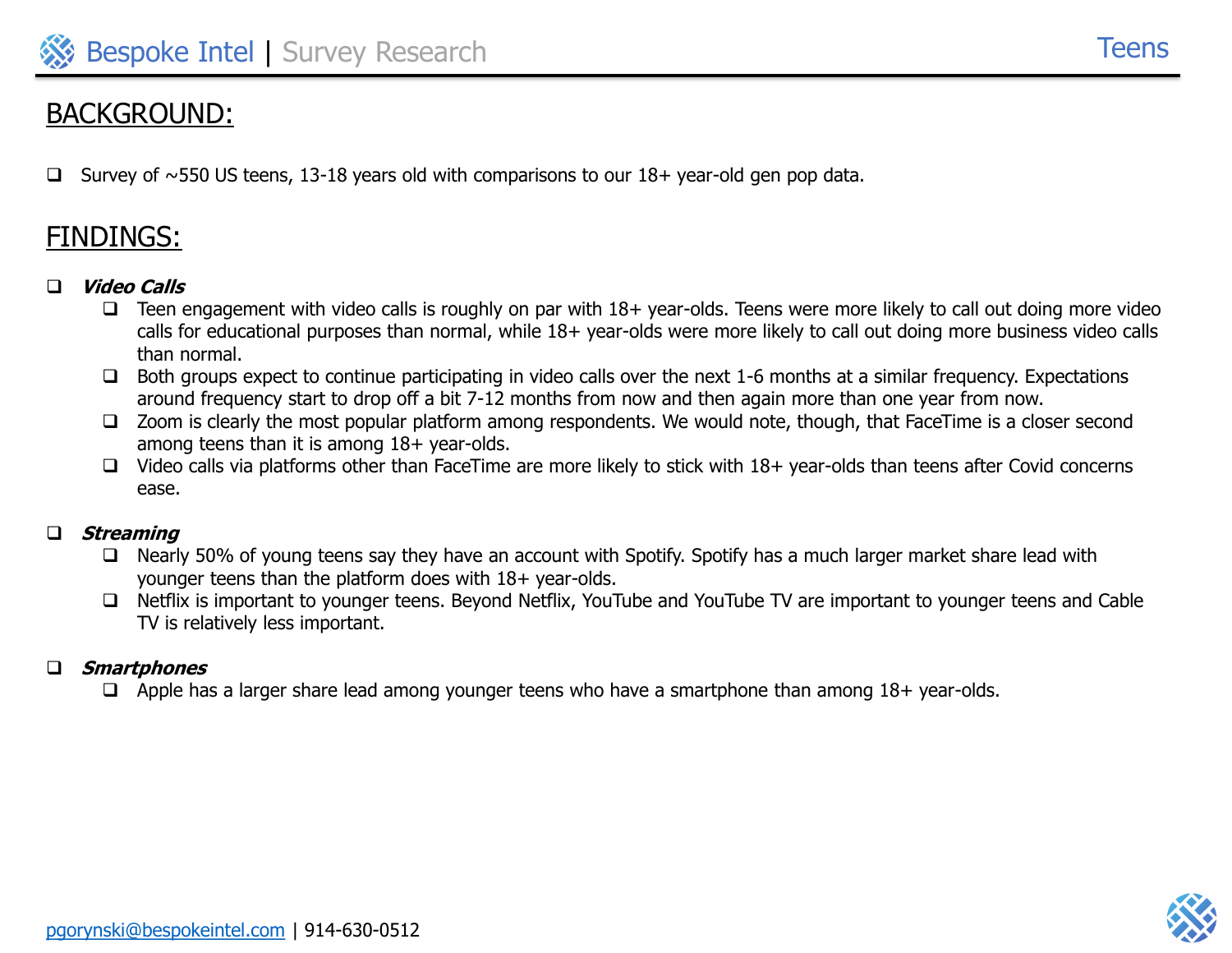**Video Calls**

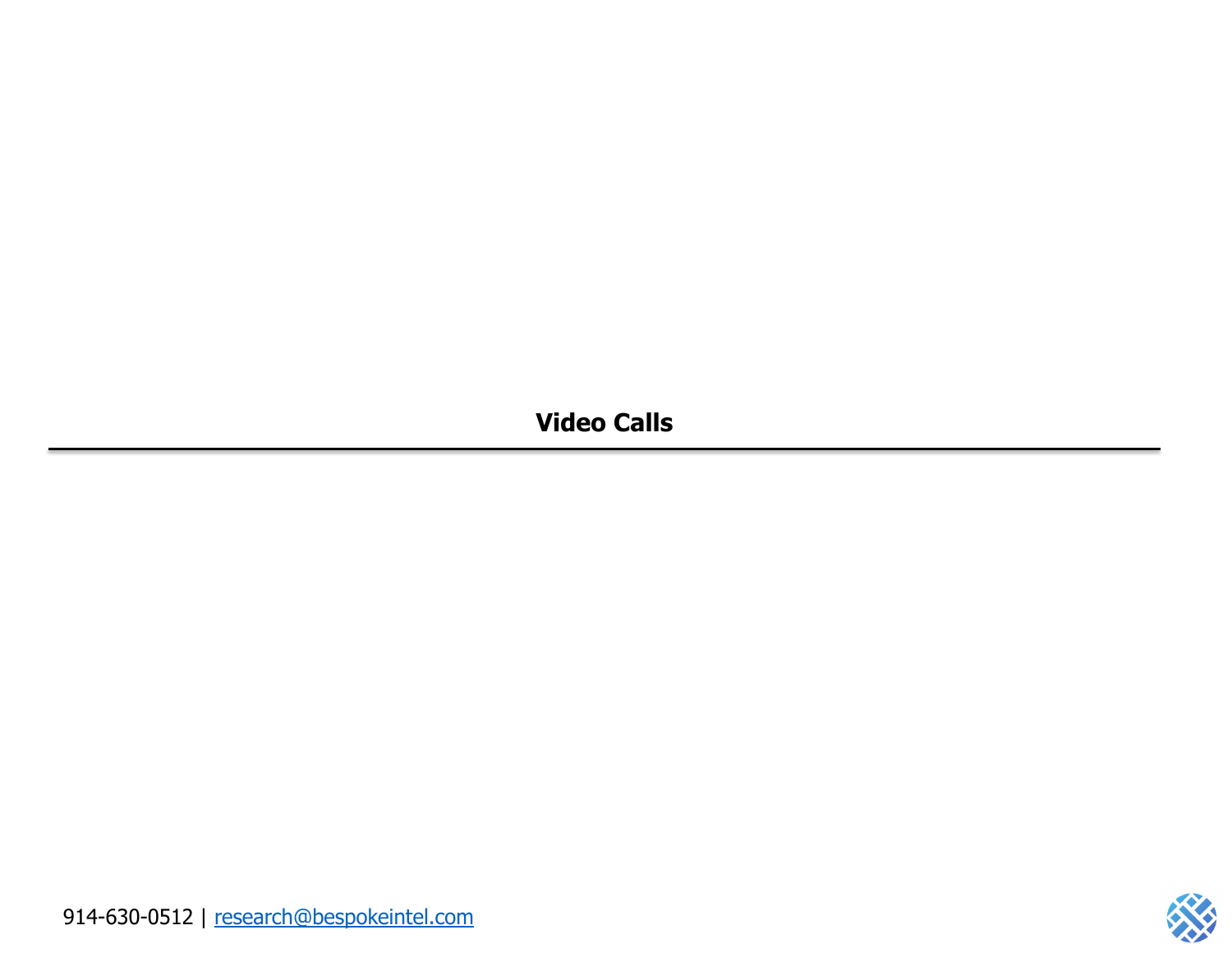Posed to all respondents (teens 13-18)



0

29.4%

0% 20% 40% 60% 80% 100%

27.2%



**Teens**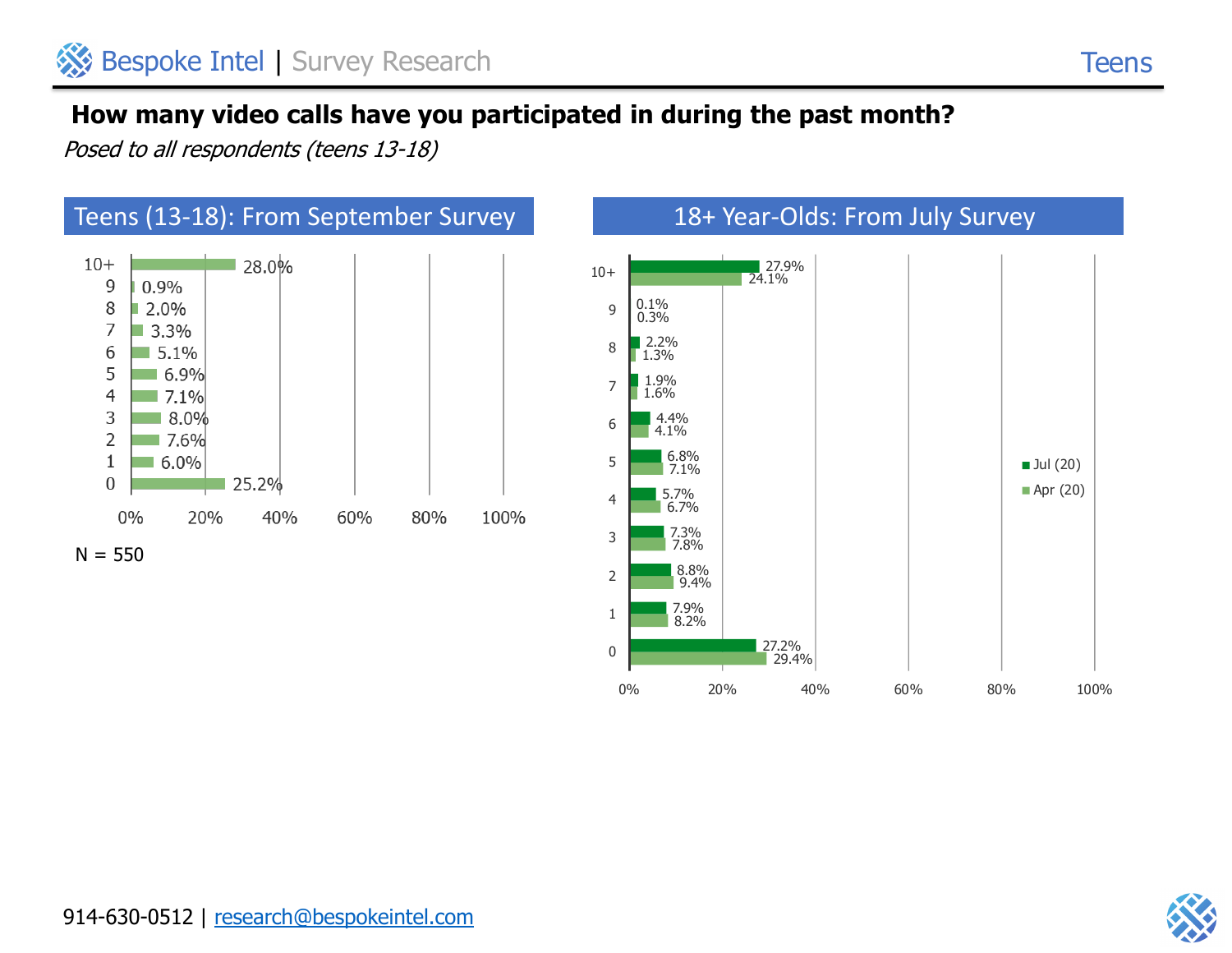## **Are you currently using video calls more or less often than normal?**

Posed to respondents who have participated in video calls in the past month.



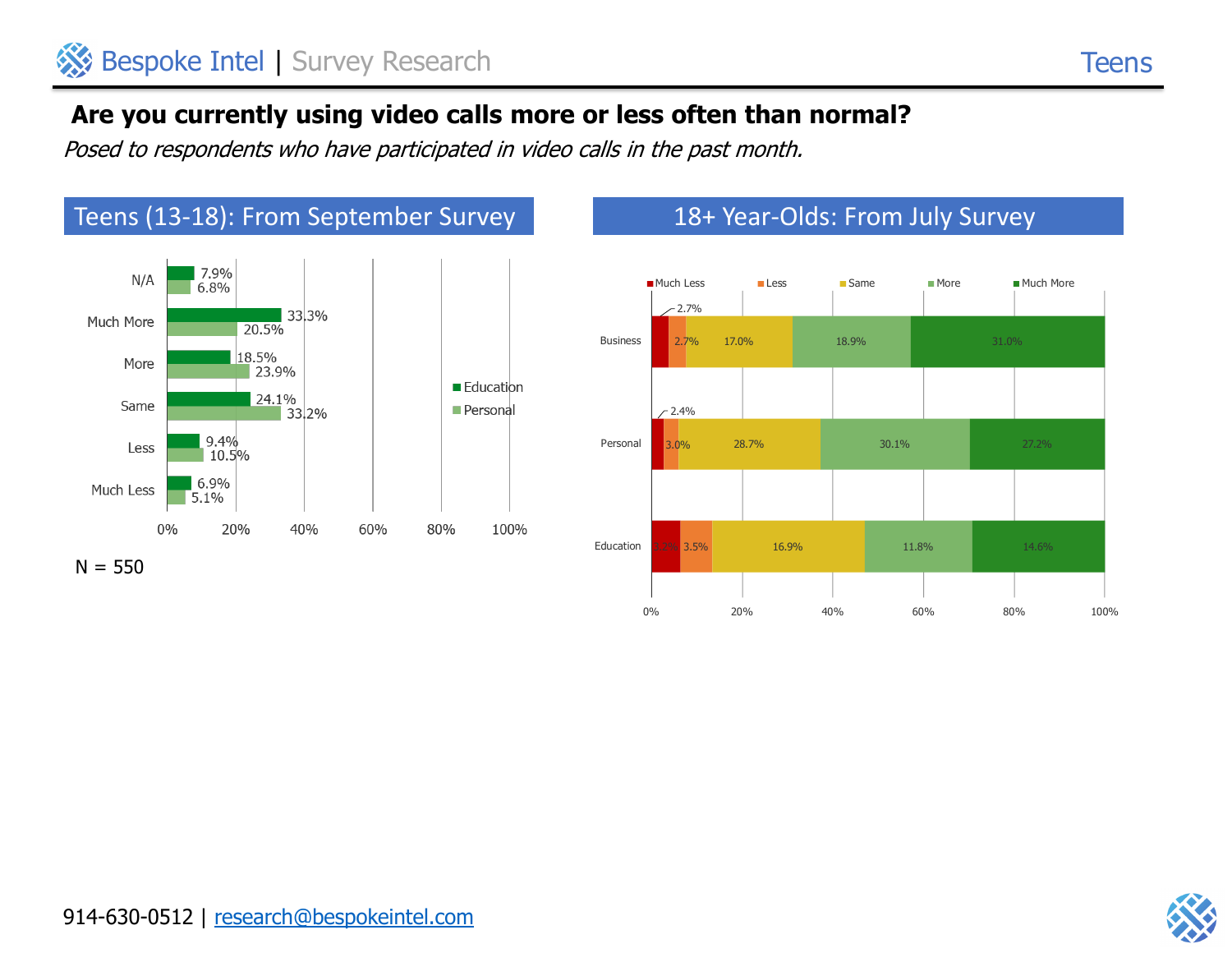### **Looking forward, how often do you expect to participate in video calls during the following time periods?**

Posed to all respondents







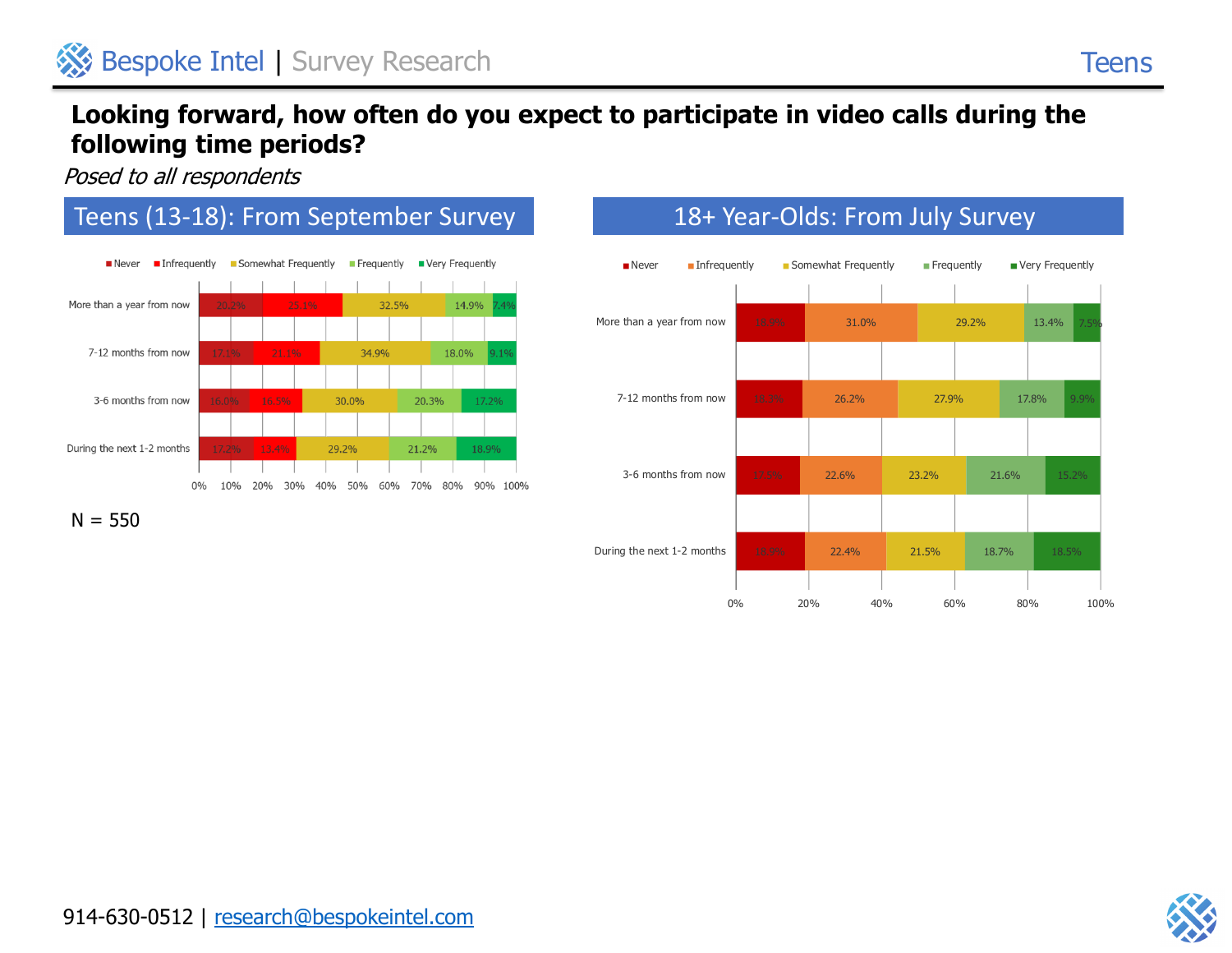## **Have you used any of the following to participate in a video call in the past month? (Select ALL that apply)**

Posed to all respondents





0% 20% 40% 60% 80% 100%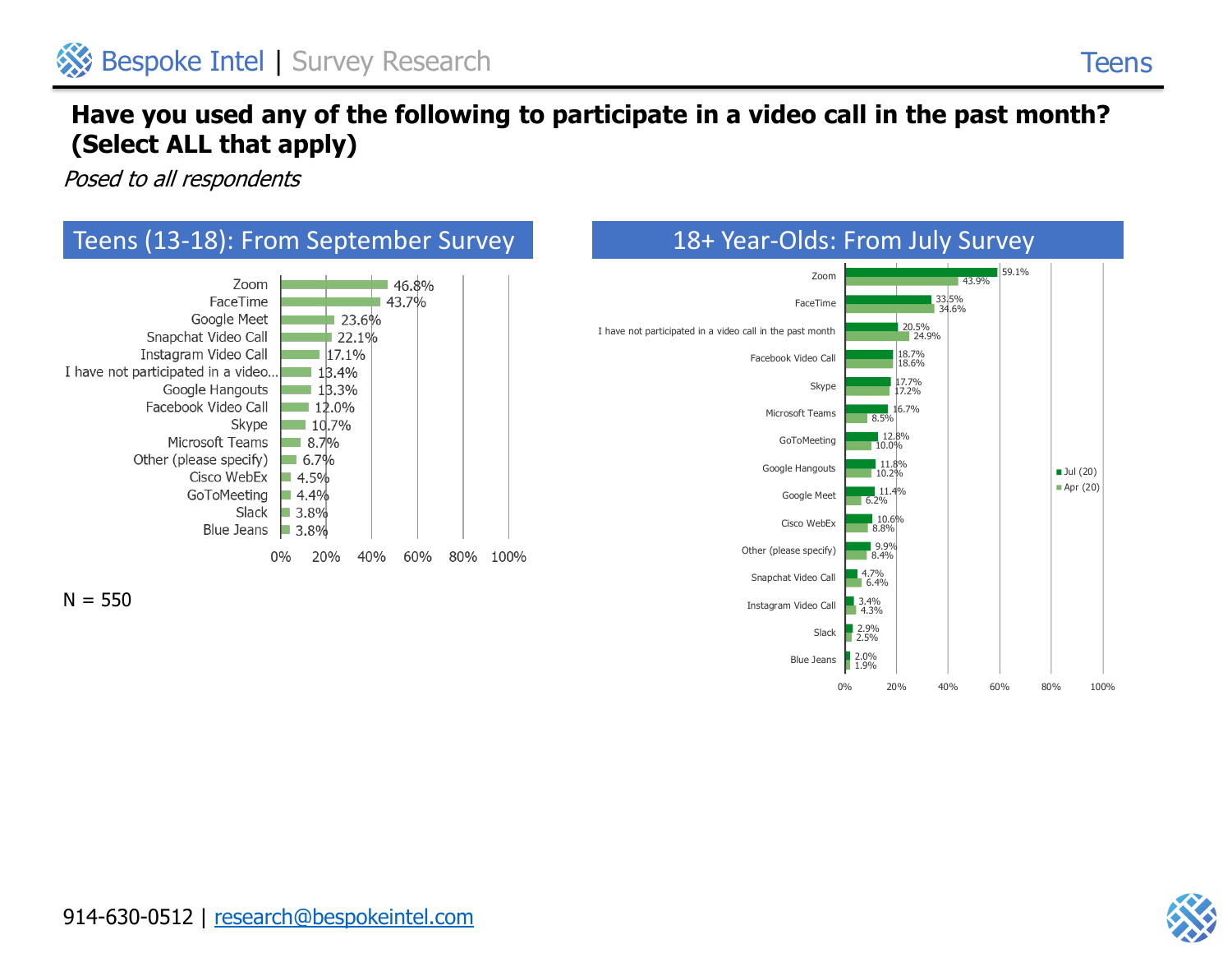# **Do you expect to use this service more or less for video calls in the next 3-6 months?**

Posed to respondents who have participated in video calls on the following platforms in the past month.





# Teens (13-18): From September Survey 18+ Year-Olds: From July Survey

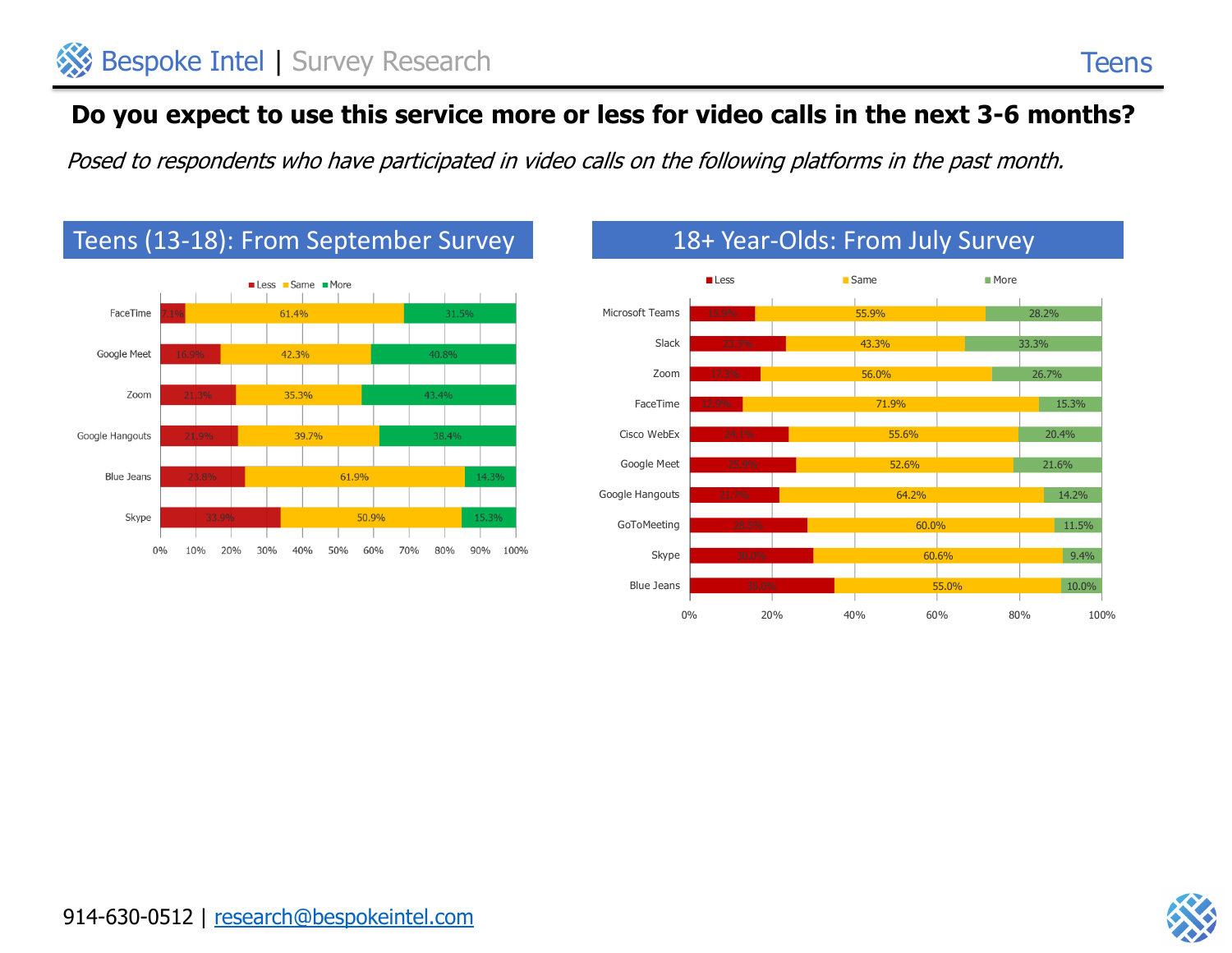0% 20% 40% 60% 80% 100%

### **Will you continue using this service for video calls after coronavirus concerns and social distancing measures are relaxed?**

Posed to respondents who have participated in video calls on the following platforms in the past month.



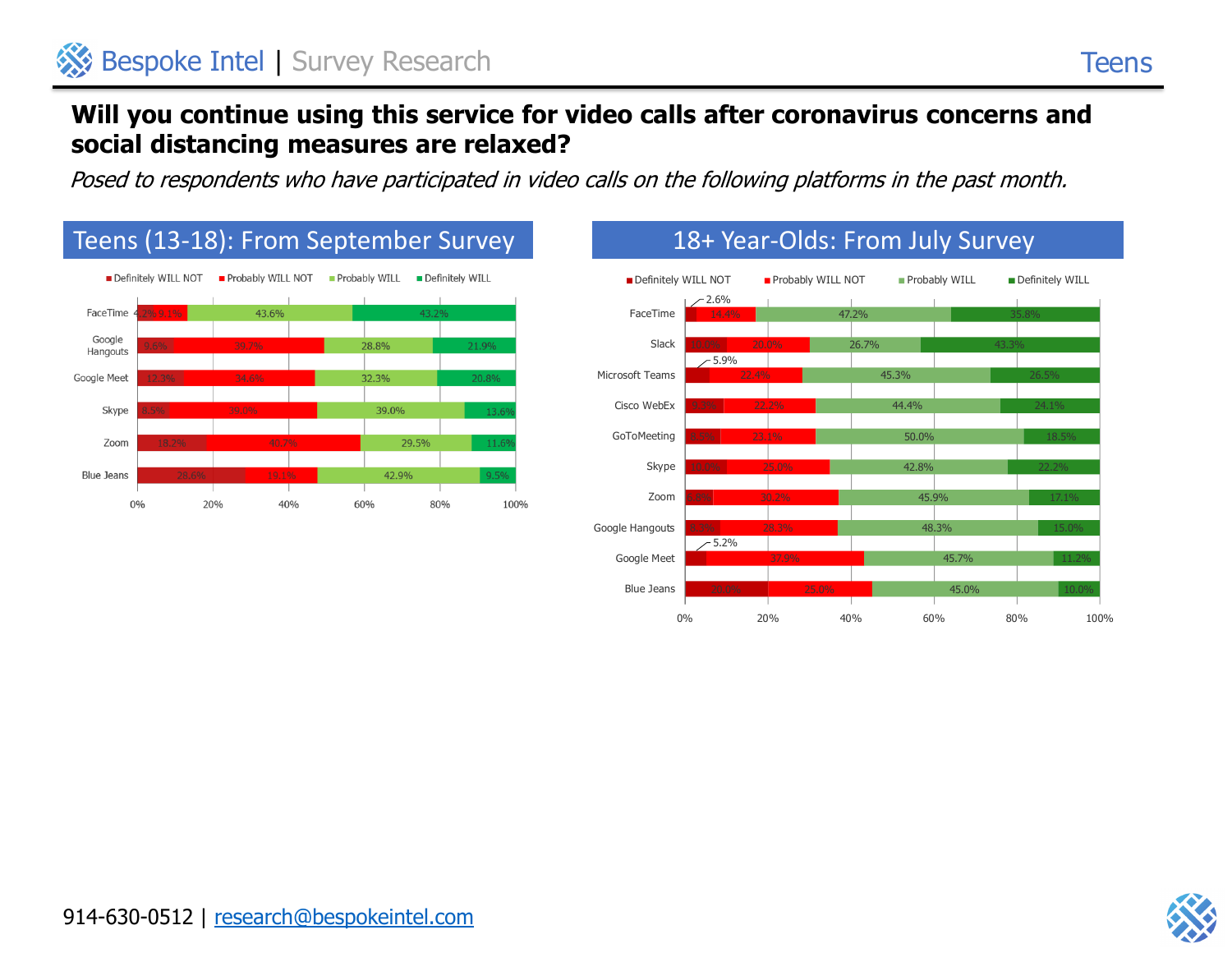**Streaming Music**

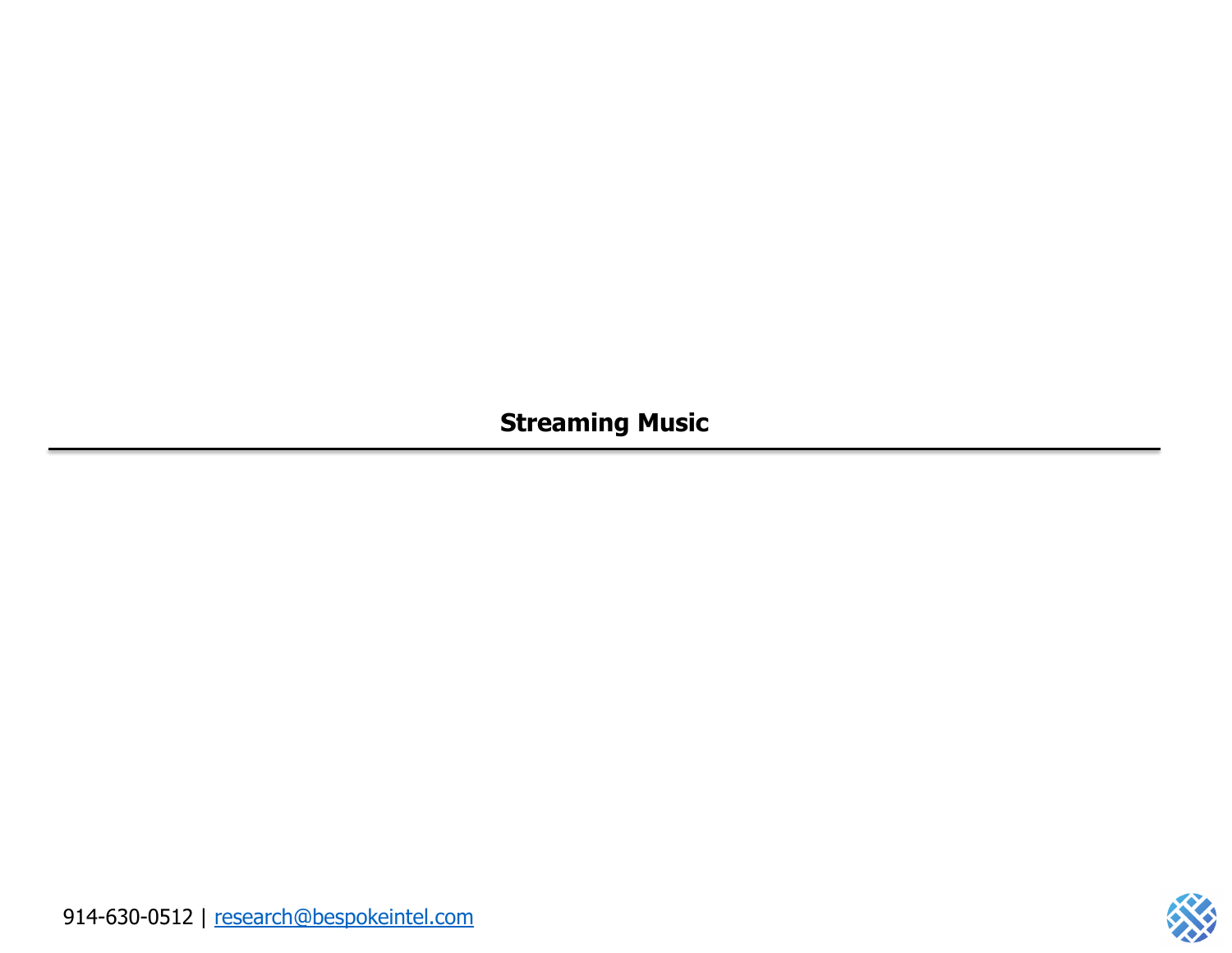Posed to all respondents





**Teens**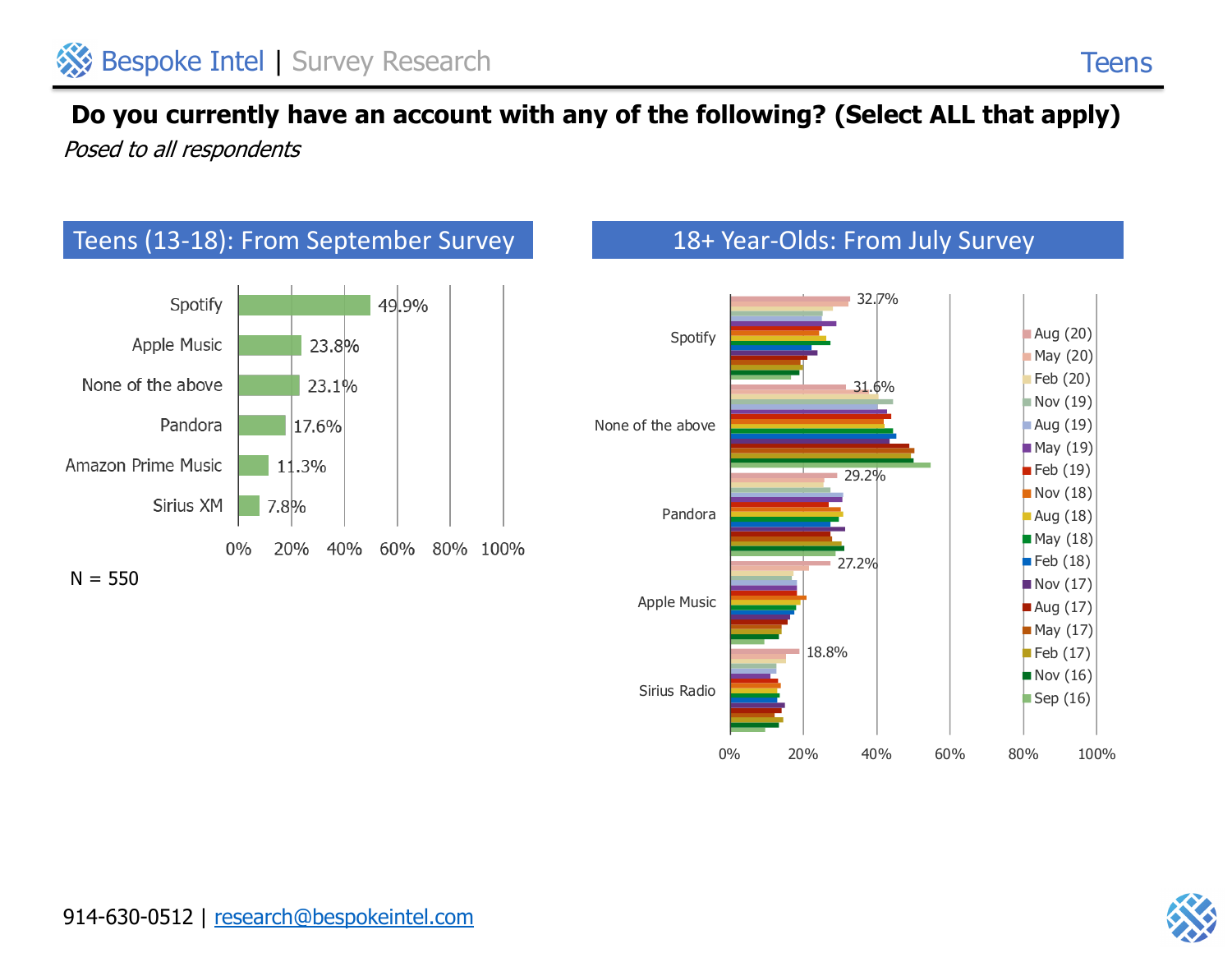### **Do you use any of the following to watch videos/TV shows, or movies? (Select ALL that apply)**

Posed to all respondents (teens 13-18)



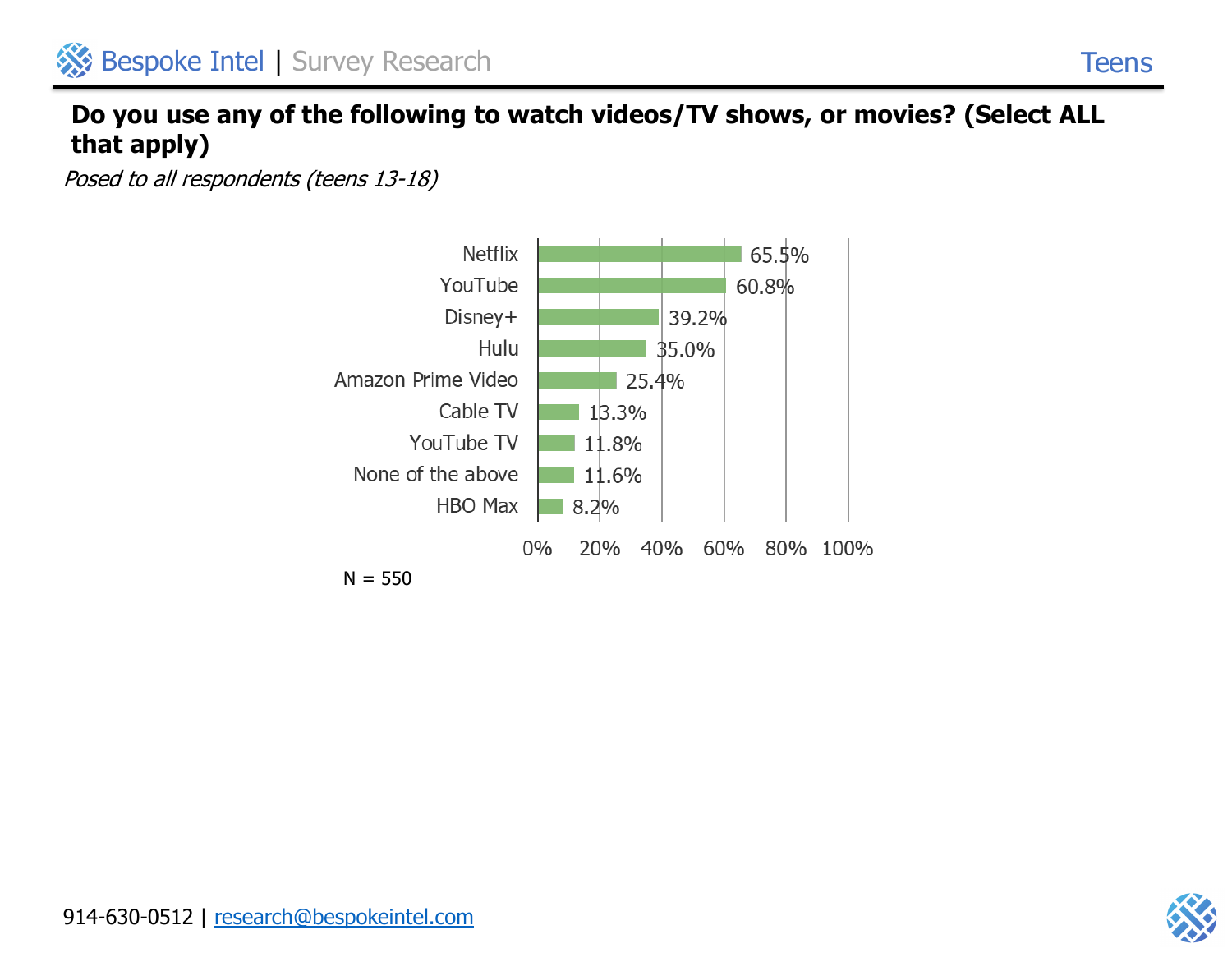**Smartphones**

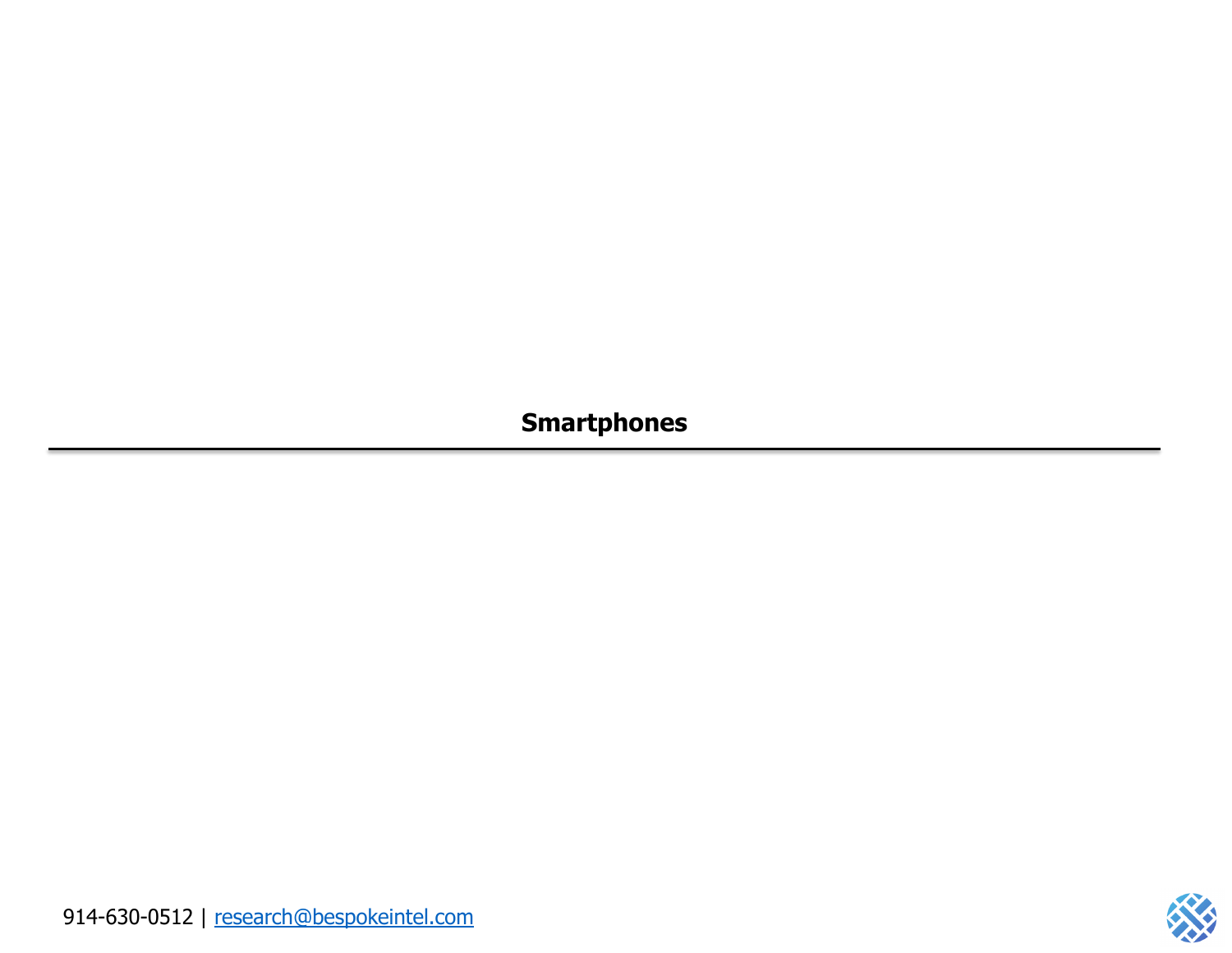#### **Do you own a smartphone?**

Posed to all respondents





18+ Year-Old Smartphone Owners